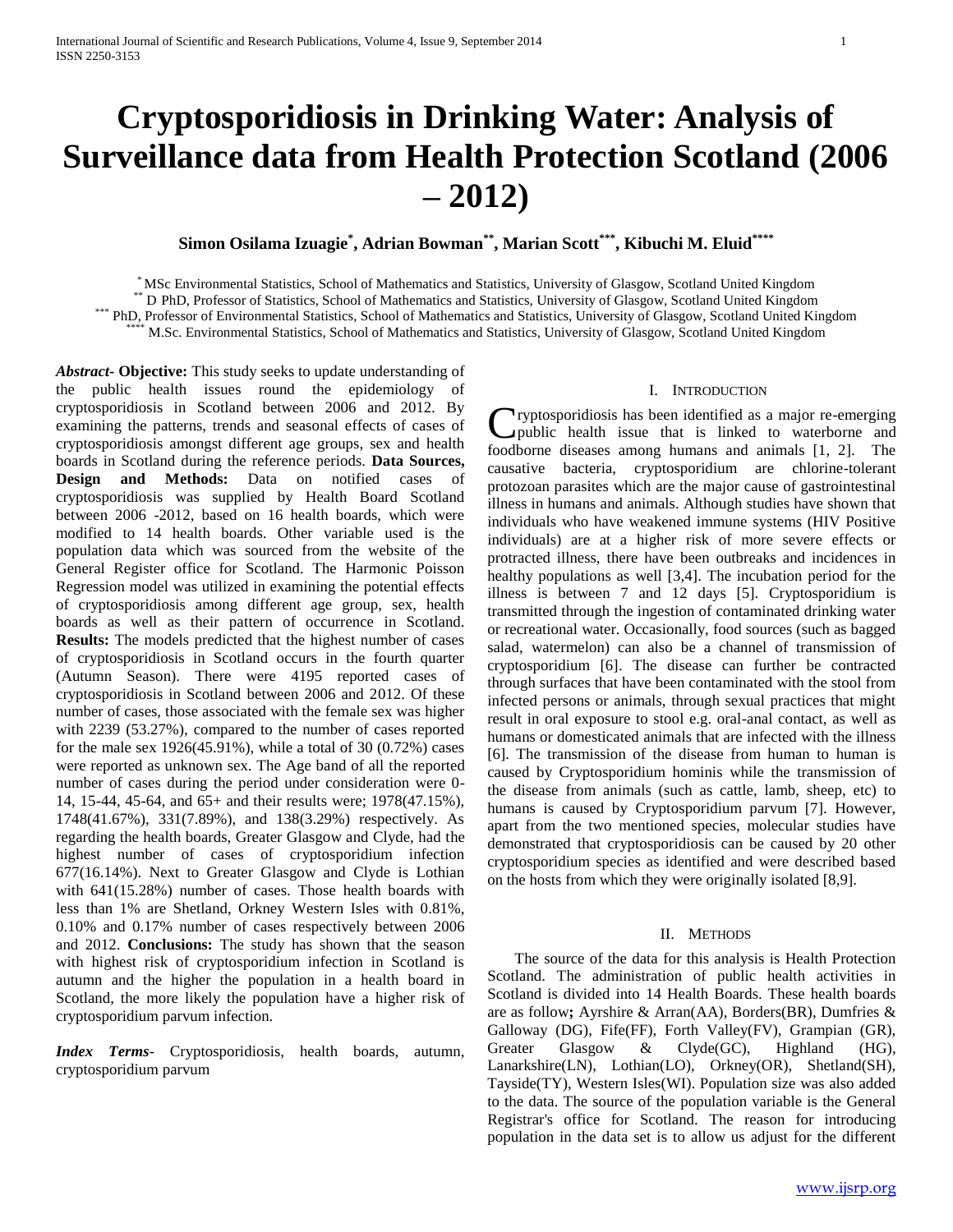sizes of the health boards. The design was based on surveillance data on microbiologically confirmed cases of cryptosporidiosis in Scotland. The reference period under consideration was 2006 to 2012.

 Frequency tables, charts and plots were used to explore relationships between and among variables under consideration. Furthermore, in order to assess the relationships between the variables, contingency tables were introduced and the relationships among the variables were analysed.

 Contingency table is considered a useful and simple technique for detecting statistical significant association between two variables. We used the quarterly counts of cryptosporidiosis against other explanatory variables. It was also used to capture the patterns and effects of the seasonal (spring, autumn, summer, and winter) cases of cryptosporidiosis on some crucial explanatory variable.

 These cyclical parameters are calculated based on values predicted by the harmonic regression

## Equation;

**y** =  $\alpha$  +  $\partial$ 1 cos (2 ∏ x / 53) +  $\partial$ 2 sin( 2∏ x / 53) +  $\chi$ 1 cos (4 ∏  $x / 53$ ) +  $\sqrt{2} \sin (4 \prod x / 53) + \epsilon$  $y = \alpha_+ \partial_1 z_1 + \partial_2 z_2 + \epsilon$ *where*  $z_1 = \cos (2 \prod x / 53)$  $z_2 = \sin (2 \prod x / 53)$  $p_1 = \cos(2 * pi * week/53)$  *p2 = sin ( 2\* pi \* week/53) p3 = cos ( 2\* pi \* week/53) p4= sin ( 2\* pi \* week/53)*

Therefore, p1, p2, p3 and p4 are the harmonic Parameters.

 A Poisson regression may be used when the response variable is a count as in the case of cryptosporidiosis occurring independently. Counts are all positive integers and for rare events the Poisson distribution rather the normal distribution is more relevant since the Poisson mean is greater than zero and it has the special property that the mean and variance are identical. Poisson distribution

$$
f(Y_i; \theta) \frac{e^{-\theta} \theta^{y_i}}{y_i!}
$$
  $y = 0,1,2,3,...$ 

where *y* is the response variable (independent cases of cryptosporidiosis)

 $\theta$  (lambda) is the rate of occurrence of cases of cryptosporidiosis per unit of time.

 The model for this study is express below;  $log(\mu_i) = \alpha + \partial_i$  *quarter*<sub>*i*</sub> +  $\partial_2$ *year*<sub>*i*</sub> +  $\partial_3$ *age*<sub>*i*</sub> + *offset(population) + ∂4sexi + ∂5 Healthboards<sup>i</sup>*  **model** 

#### **Offset term**

 The offset term in the model is a quantifiable variable whose regression coefficient is known to be 1(one) [10]. The offset is usually used to include the exposure term, which is often taken in terms of log of exposure of the variable.

#### III. RESULTS

 The data was analysed using R Software, version 2.15.2 (2012-10-26) -- "Trick or Treat" Copyright (C) 2012 The R Foundation for Statistical Computing.

| <b>Variables</b>               | <b>Categories</b>                           | <b>Pooled</b> |
|--------------------------------|---------------------------------------------|---------------|
|                                |                                             | ( %)          |
| sex                            | <b>Male</b>                                 | 1926(45.91)   |
|                                | Female                                      | 2239(53.37)   |
|                                | <b>Unknown</b>                              | 30(0.72)      |
| Age<br><b>Band</b>             | $0 - 14$                                    | 1978(47.15)   |
|                                | $15 - 44$                                   | 1748(41.67)   |
|                                | $45 - 64$                                   | 331(7.89)     |
|                                | $65+$                                       | 138(3.29)     |
| <b>Health</b><br><b>Boards</b> | Avrshire &<br><b>Arran</b>                  | 325(7.75)     |
|                                | <b>Borders</b>                              | 149(3.55)     |
|                                | Dumfries &<br>Galloway                      | 252(6.01)     |
|                                | Fife                                        | 239(5.70)     |
|                                | Forth<br><b>Valley</b>                      | 163(3.89)     |
|                                | <b>Greater</b><br>Glasgow &<br><b>Clyde</b> | 677(16.14)    |
|                                | Grampian                                    | 574(13.68)    |
|                                | <b>Highland</b>                             | 227(5.41)     |
|                                | <b>Lanarkshire</b>                          | 449(10.70)    |
|                                | Lothian                                     | 641(15.28)    |
|                                | <b>Orkney</b>                               | 34(0.81)      |
|                                | <b>Shetland</b>                             | 4(0.10)       |
|                                | <b>Tayside</b>                              | 454(10.82)    |
|                                | Western<br><b>Isles</b>                     | 7(0.17)       |

# **Table 1 Demographics of Respondents Reported In Percentage (Pooled results between 2006 - 2012)**

 Summary statistics show that there were 4195 reported cases of cryptosporidiosis in Scotland between 2006 and 2012. Of these number of cases, those associated with the female sex was higher with 2239 (53.27%), compared to the number of cases reported for the male sex 1926(45.91%), while a total of 30 (0.72%) cases were reported as unknown sex. The Age band of all the reported number of cases during the period under consideration were 0-14, 15-44, 45-64, and  $65+$  and their corresponding results were 1978(47.15%), 1748(41.67%), 331(7.89%), and 138(3.29%) respectively. This is an indication that cases of cryptosporidiosis in Scotland have higher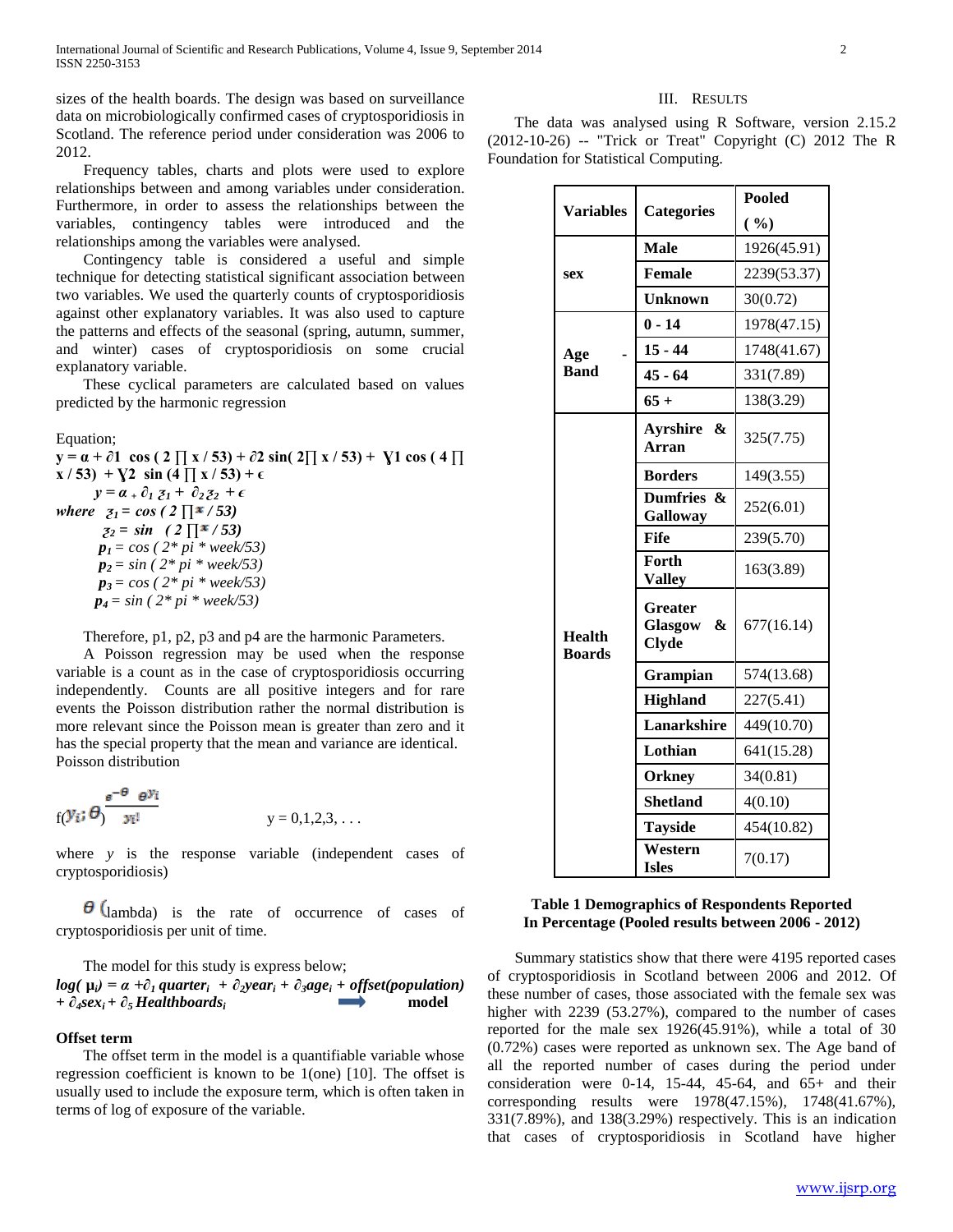prevailence among children (0 - 14). As regarding the health boards, Greater Glasgow and Clyde, had the highest number of cases of cryptosporidium infection 677(16.14%). Next to Greater Glasgow and Clyde is Lothian with 641(15.28%) number of cases. Those health boards with less than 1% are Shetland, Orkney Western Isles with 0.81%, 0.10% and 0.17% number of cases respectively, on the average between 2006 and 2012 (see Table 1.1).



**Figure 1 Pooled weekly cases of cryptosporidiosis between 2006 and 2012**

 Figure 3.1.2, shows the pooled weekly reported cases of cryptosporidiosis for the years under consideration (2006 – 2012). While this shows differences between weeks, the data reflects some seasonality though the seasonality is not regular. Double peak periods were observed at week 20 and week 45 respectively. There was another attenuated increase in week 28 without much significant decrease compared to the initial peak. The autumn cases may be caused by holiday travel and swimming pool use however; there is no substantial evidence to support this claim. In short, routine surveillance in Scotland over the last 7 (seven) years showed that the majority of cases occurred in autumn.

Model: log(  $\mu i$ ) =  $\alpha + \partial 1$  quarteri +  $\partial 2$ yeari +  $\partial 3$ agei + **offset(population) + ∂4sexi + ∂5 Healthboards**

|                                | <b>RR(95% CI)</b> | <b>P-Value</b> |
|--------------------------------|-------------------|----------------|
| (Intercept)                    | 1.18(0.99, 1.40)  | 0.06           |
| quarter(2)                     | 2.55(2.27, 2.87)  | < 0.001        |
| quarter(3)                     | 2.84(2.53,3.19)   | < 0.001        |
| quarter(4)                     | 3.15(2.81, 3.53)  | < 0.001        |
| year2007                       | 0.85(0.75, 0.96)  | 0.01           |
| year2008                       | 1.06(0.94, 1.19)  | 0.32           |
| year2009                       | 1.07(0.95, 1.20)  | 0.26           |
| year2010                       | 0.93(0.82, 1.05)  | 0.24           |
| year2011                       | 0.77(0.68, 0.88)  | < 0.001        |
| year2012                       | 1.15(1.03, 1.29)  | 0.02           |
| Age (15-44)                    | 0.89(0.83, 0.95)  | < 0.001        |
| <b>Borders</b>                 | 0.50(0.41, 0.62)  | < 0.001        |
| <b>Dumfries &amp; Galloway</b> | 0.79(0.66, 0.94)  | 0.01           |

| <b>Fife</b>                                    | 0.75(0.63, 0.90)                      | < 0.001 |
|------------------------------------------------|---------------------------------------|---------|
| <b>Forth Valley</b>                            | 0.50(0.41, 0.62)                      | < 0.001 |
| &<br><b>Glasgow</b><br>Greater<br><b>Clyde</b> | 2.19(1.90, 2.53)                      | < 0.001 |
| Grampian                                       | 1.90(1.65, 2.20)                      | < 0.001 |
| <b>Highland</b>                                | 0.69(0.57, 0.83)                      | < 0.001 |
| Lanarkshire                                    | 1.45(1.25, 1.69)                      | < 0.001 |
| Lothian                                        | 1.97(1.71,2.29)                       | < 0.001 |
| <b>Orkney</b>                                  | 0.11(0.08, 0.16)                      | < 0.001 |
| <b>Shetland</b>                                | 0.01(0.00, 0.03)                      | < 0.001 |
| <b>Tayside</b>                                 | 1.49(1.28, 1.74)                      | < 0.001 |
| Western Isles                                  | 0.01(0.00, 0.03)                      | < 0.001 |
| sex(M)                                         | 0.90(0.85, 0.96)                      | 0.002   |
| $4***$<br>Signif. codes:<br>0.00               | (米米)<br>$\rightarrow$<br>0.01<br>0.05 |         |

# **Table 2 Results from Model: The Poisson Harmonic Model**

 On the average, number of cases of cryptosporidiosis is 155%, 184% 215% more likely to occur in the second quarter, third quarter and fourth quarter respectively compared to the reference category (first quarter) holding other variable in the model constant. On the average, cases of cryptosporidiosis is 11% less likely to occur among those in the age group (15 - 44) compared to those in the reference age group (0 -14) in Scotland between 2006 and 2012. The reference health board is Ayrshire & Arran. On the average, persons living in Greater Glasgow and Clyde, Grampian, Lanarkshire, Lothian and Tayside were 119%, 90%, 45%, 97%and 49% more likely to be infected by cryptosporidiosis than those living in Ayrshire and Arran. As regarding the years, on the average, in year 2008, 2009 and 2012 the number of cases of cryptosporidiosis in Scotland were 6%, 7% and 15% respectively more likely to be reported compared to the reference year, 2006. On the average, the risk in number of cases of cryptosporidium infection among the male sexes is 10% less likely compared to the female sexes in Scotland between 2006 and 2012. Observing the age group, on the average, those in the age group  $15 - 44$  are  $11\%$  less likely to report the cases of cryptosporidiosis compared to the reference age group (0-14). With respect to statistically significance, quarter 2, quarter 3 and quarter4 are significant predictor of the model. Years 2007, 2011 and 2012 were statistically significant predictors of the model. While Age group  $(15 - 44)$ , Sex (male) and all the health boards were statistically significant.

## IV. DISCUSSION

 The total number of cases of cryptosporidiosis reported annually fluctuated during the reference period (2006 -2012). It is unclear whether the fluctuation in the number of cases across the years is associated with the reporting pattern, actual change in the pattern of infection or the diagnostic testing procedures. Year 2012 recorded the highest number of cases of cryptosporidiosis. The high cases of cryptosporidium infection may be associated with the amount of rainfall in that year,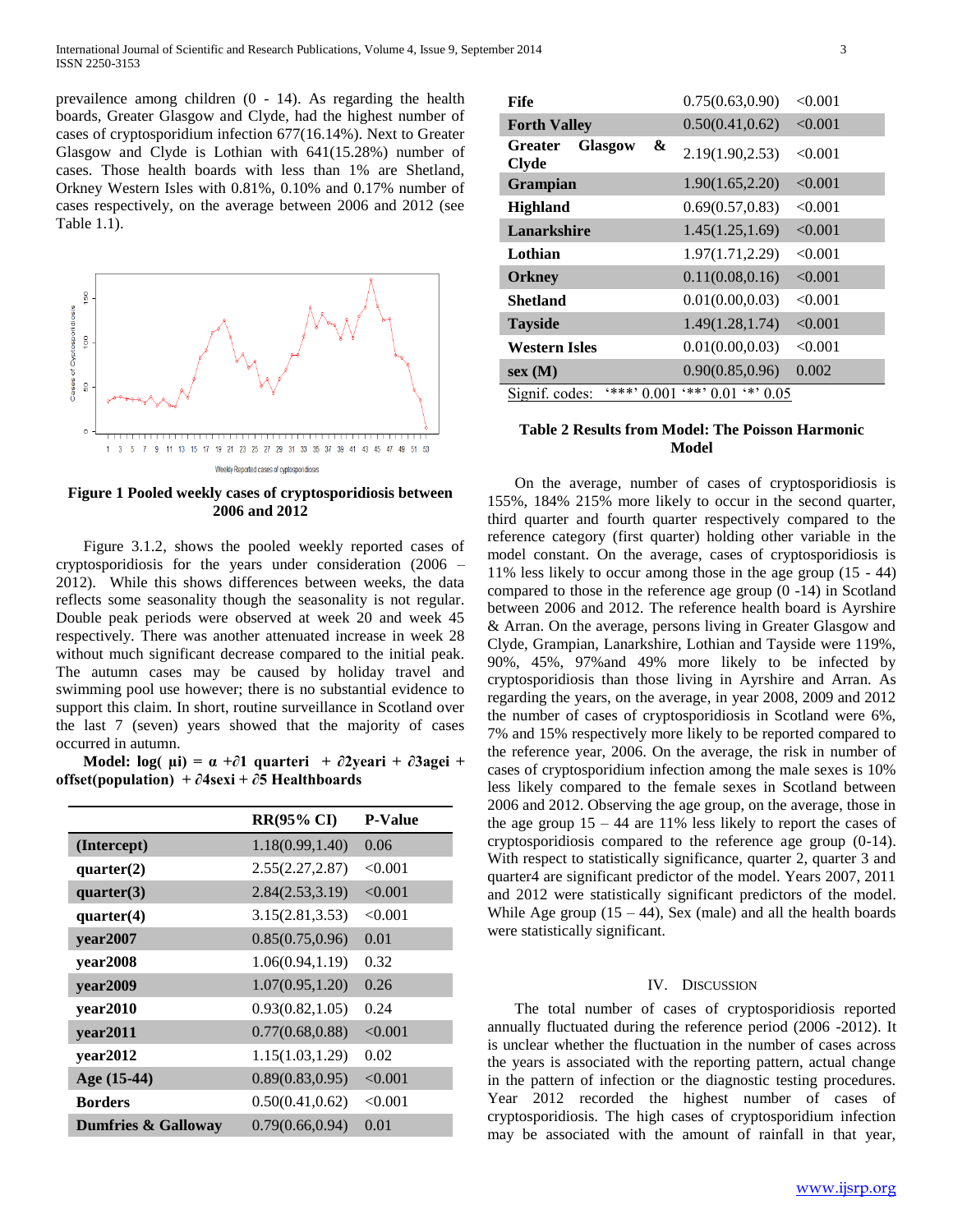according to BBC report; year 2012 exceeds the existing highest record of rainfall of over 50 years in the United Kingdom [11]. Findings from other studies have shown that there is higher rainfall to evaporation ratio associated with increased rate of cryptosporidium infection [12, 13].

 As seen in this study, health boards with larger population size tend to have higher number of cases of cryptosporidiosis. It was also observed from all the models that health boards with higher population are more likely to predict increase in the number of cases of cryptosporidiosis compared with health boards with smaller population size. This is consistent with other studies which show a relationship between densely congested area and number of cases of cryptosporidium infection [14, 15]. Finding from this study shows that cases of cryptosporidiosis is predominantly reported among children (0 - 14) compared to other age groups. It has been recognized that there is a degree of bias in the reporting of illness among children for different kinds of disease, this is because parents are more likely to seek medical care for their children. Health personnel are more likely to take specimens for children than for adult. This finding is consistent with other studies on cases of cryptosporidiosis among children [16, 17, and 18]. There are more numbers of cases among male sex in the age group 0 - 4 than other age group in Scotland. Comparing this to the female sex in similar age group shows that the number of cases of cryptosporidiosis tends to be more among those in the age group 15 - 44. The marked difference may be attributed to care services which are predominantly rendered by the female sex, who in the course of discharging their services gets infected through contact with the stool of the babies. Similar results have previously been obtained in surveillance study of cryptosporidiosis in the United States [16].

 Some limitations to this study are as follow; variables which would have made the study more robust were not captured by the data provided by the Health Board Scotland. An example of such variables includes; sources of water supply to the different health boards risk factor of cryptosporidium infection by exposure, information on race and ethnicity. Modelling count data is a task that is commonly used in the public health [19]. Secondly, the classical Poisson regression model assumes that the conditional means and variance are equal. This is however, considered as a major limitation for the classical Poisson model. In order to overcome this limitation, a negative binomial harmonic regression model would be used in future study, so as to take into account the issues of over - dispersion and under – dispersion.

#### V. CONCLUSION

 The study has shown that the season with highest risk of cryptosporidium infection in Scotland is autumn. The higher the population in a health board in Scotland, the more likely the population have a higher risk of cryptosporidium infection. Improving the completeness and quality of data collection methods by the health boards in Scotland would increase knowledge and reduce risk of cryptosporidiosis in Scotland.

#### ACKNOWLEDGMENT

 I want to sincerely appreciate Dr. Kelvin Pollock of Health Protection Scotland for making the data used for this study available. I want to also thank Professor Adrian Bowman and Professor Marian Scott for their immense support and encouragement.

#### **REFERENCES**

- [1] Fayer, R., Morgan, U., and Upton, S.J. "Epidemiology of Cryptosporidium: transmission, detection, and identification" Int. J. Parisitol. (2000), 30:1305-1322
- [2] Girdwood, R. W. A., and Smith, H. V., "Cryptosporidium: Encyclopaedia of food microbiology" Academic Press, Ltd., London. vol. 1, (1999) p. 487– 497.
- [3] Hunter P.R., Nichols G. "Epidemiology and clinical features of Cryptosporidium infection in immunocompromised patients". Clin Microbiol Rev (2002);15:145--54.
- [4] Rose, J. B. "Environmental ecology of Cryptosporidium and public health implications". Annu. Rev. Public Health. (1997) 18, 135-161
- [5] Karanis, P., Kourenti, C. & Smith, H. "Waterborne transmission of protozoanparasites: a worldwide review of outbreaks and lessons learnt" Journal of Water and Health. (2007) 5: 1-38.
- [6] Yoder J.S., and Beach M.J., "Cryptosporidium surveillance and risk factors in the United States". Exp Parasitol, (2010) 124:31–39
- [7] Pollock K.G. J., Young D, Smith H.V., and Ramsay C. N. "Cryptosporidiosis and filtration of water from Loch Lomond, Scotland" Emerg. Infect. Dis (2008) 14: 115-119.
- [8] Nichols, R. A. B., Campbell, B. M. and Smith H. V. " Molecular fingerprinting of Cryptosporidium species oocysts isolated during water monitoring" Appl. Environ. Microbiol. ( 2006) 72:5428-5435.
- [9] White Jr AC. "Cryptosporidium Species. In: Principles and Practice of Infectious Diseases", 7th edition. eds. Mandell, Douglas and Bennett. Elsevier, Philadelphia, PA, (2009) pp.3547-3560
- [10] Peter McCullagh "Quasi-Likelihood Functions", Annals of Statistics, (1983), Volume 11, Issue 1 pp. 59-67
- [11] British Broadcasting Corporation (BBC, Sunday, 4 August, 2002) ―Cryptosporidium strikes again‖ http://news.bbc.co.uk/1/hi/scotland/2171593.stm
- [12] Howden-Chapman, P., Chapman, R., Hales, S., Britton, E., Wilson, N. "Climate change and human health: Impact and adaptation issues for New Zealand. New Zealand Climate Change Centre, Wellington,( 2010) 112 - 121.
- [13] Britton E., Hales S., Venugopal K and Baker. M. G., "The impact of climate variability and change on cryptosporidiosis and giardiasis rates in New Zealand" urnal of Water and Health (2010): 561-571
- [14] Pollock, K.G.J., Ternent, H.E., Mellor, D.J., Chalmers, R.M., Smith, H.V., Ramsay, C.N., and Innocent, G.T. "Spatial and Temporal Epidemiology of sporadic human cryptosporidiosis in Scotland". Zoonoses and Public Health, (2010) 57: 487-492.
- [15] Snel, S., Baker, M. & Venugopal, K. The epidemiology of cryptosporidiosis in New Zealand, 1997–2006. N. Z. Med. J. (2009)122: 47–61.
- [16] Yoder J. S., Wallace, R M., Collier, S.A., Beach, M. J. Hlavsa, M C., "Cryptosporidiosis surveillance—United States, 2008–2010". CDC.MMWR/ SS05 (2012);1-12
- [17] Deitz V.J., and Roberts J.M., "National surveillance for infection with Cryptosporidium parvum, 1995--1998: what have we learned?" Public Health Rep, (2000) 115:358—63
- [18] Cordell R.L., and Addiss D.G., "Cryptosporidiosis in child care settings: a review of the literature and recommendations for prevention and control". Pediatr Infect Dis J (1994):13:310-317.
- [19] Haijun M. and Bradley P. C. Bayesian Multivariate Areal Wombling for Multiple Disease Boundary Analysis MMC, School of Public Health (2006) http://www.biostat.umn.edu/~brad/software/mc.pdf